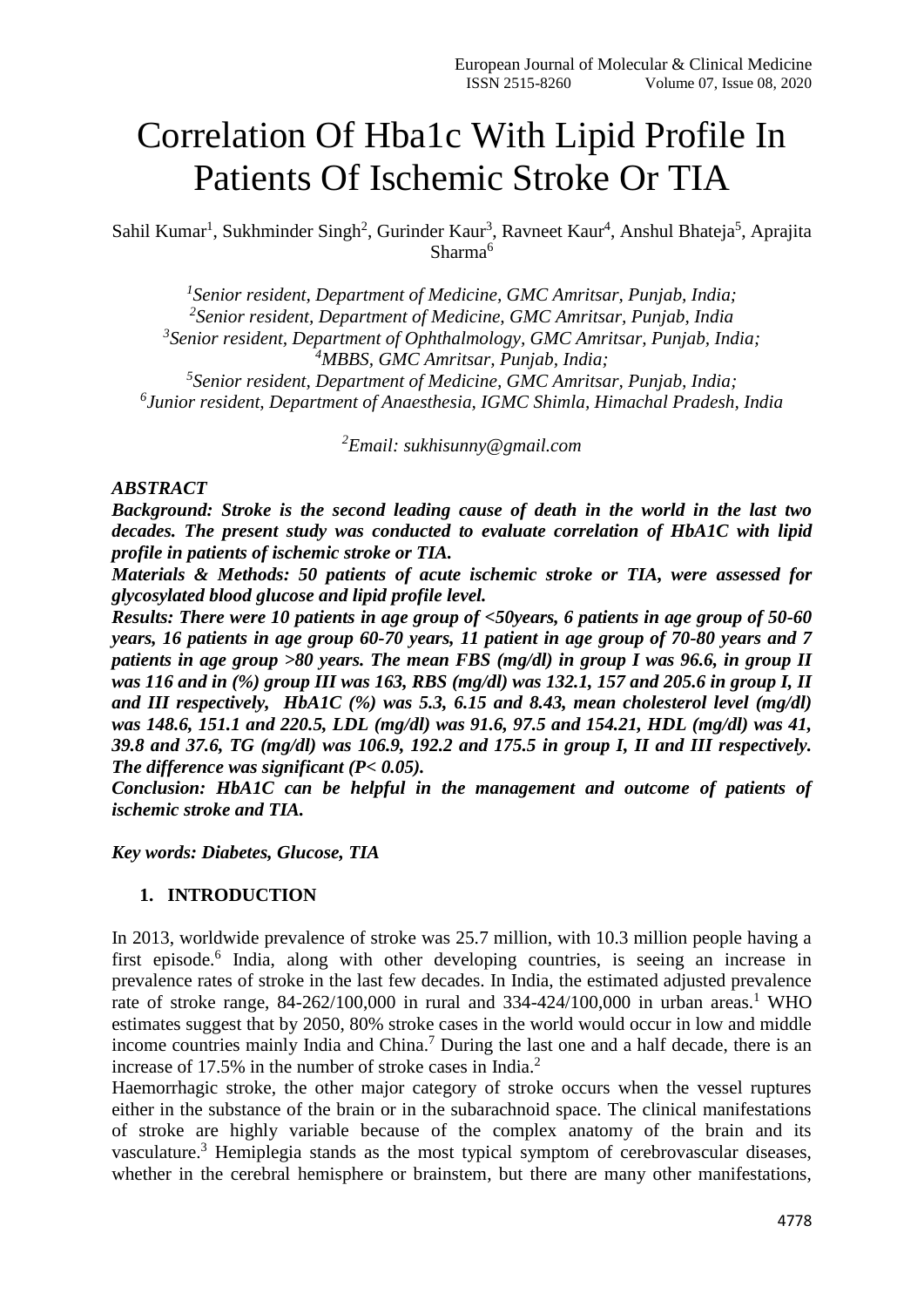occurring in recognizable combinations. Other symptoms include paralysis, numbness, and sensory deficits of many types on one side of the body, aphasia, visual field defects, diplopia, dizziness, dysarthria, and so forth.<sup>4</sup>

There are many risk factors for acute ischemic stroke. These are broadly divided into modifiable and non-modifiable. The non-modifiable risk factors include age, sex, ethnicity, race, and genetics.<sup>5</sup> Modifiable risk factors include Diabetes Mellitus (DM), dyslipidaemia, hypertension, smoking, sedentary lifestyle. Amongst the various risk factors, hypertension, DM and dyslipidaemia are the major treatable vascular risk factors which if controlled lead to a significant decrease in incidence, morbidity and mortality of stroke.<sup>6</sup> The present study was conducted to evaluate correlation of HbA1C with lipid profile in patients of ischemic stroke or TIA.

# **2. MATERIALS & METHODS**

The present study comprised of 50 patients of acute ischemic stroke or TIA of both genders, attending the outpatient department or admitted in the Medicine ward of Government Medical College and associated Guru Nanak Dev Hospital, Amritsar. Patients were informed about the study procedure and written informed consent was taken. The study was conducted after approval from institutional thesis and ethical committee.

Data such as name, age, gender etc. was recorded. Estimation of lipid profile, blood glucose level was done. Estimation of HbA1C was done by photometric test using ion exchange resin. Estimation of blood glucose level was done by glucose oxidase method. Based on blood glucose level, patients were divided into group I (normal), group II (pre- diabetics) and group II (diabetes). All data was collected, compiled and expressed as mean ± standard deviation. Statistical significance was accepted at  $p < 0.05$ .

| Table I Age wise distribution |                           |            |  |  |  |
|-------------------------------|---------------------------|------------|--|--|--|
| Age (yrs)                     | <b>Number of Patients</b> | Percentage |  |  |  |
| $\overline{50}$               | 10                        | 20.00%     |  |  |  |
| 50-60                         | 6                         | 12.00%     |  |  |  |
| 60-70                         | 16                        | 32.00%     |  |  |  |
| 70-80                         | 11                        | 22.00%     |  |  |  |
| $>80$                         | 7                         | 14.00%     |  |  |  |
| Total                         | 50                        | 100.00%    |  |  |  |

# **3. RESULTS**

Table I shows that there were 10 patients in age group of <50years, 6 patients in age group of 50-60 years, 16 patients in age group 60-70 years, 11 patient in age group of 70-80 years and 7 patients in age group >80 years.

| <b>Parameters</b> | <b>Group I</b>    | <b>Group II</b> | <b>Group III</b>   | P value |
|-------------------|-------------------|-----------------|--------------------|---------|
| $FBS$ (mg/dl)     | $96.6 \pm 15.51$  | $116 \pm 37.5$  | $163.09 \pm 73.35$ | 0.003   |
| $RBS$ (mg/dl)     | $132.1 \pm 18.45$ | $157 + 54.9$    | $205.63 \pm 78.95$ | 0.007   |
| $HbA1C$ $%$       | $5.3 \pm 0.26$    | $6.15 \pm 02$   | $8.43 \pm 1.8$     | 0.001   |

#### Table II Assessment of parameters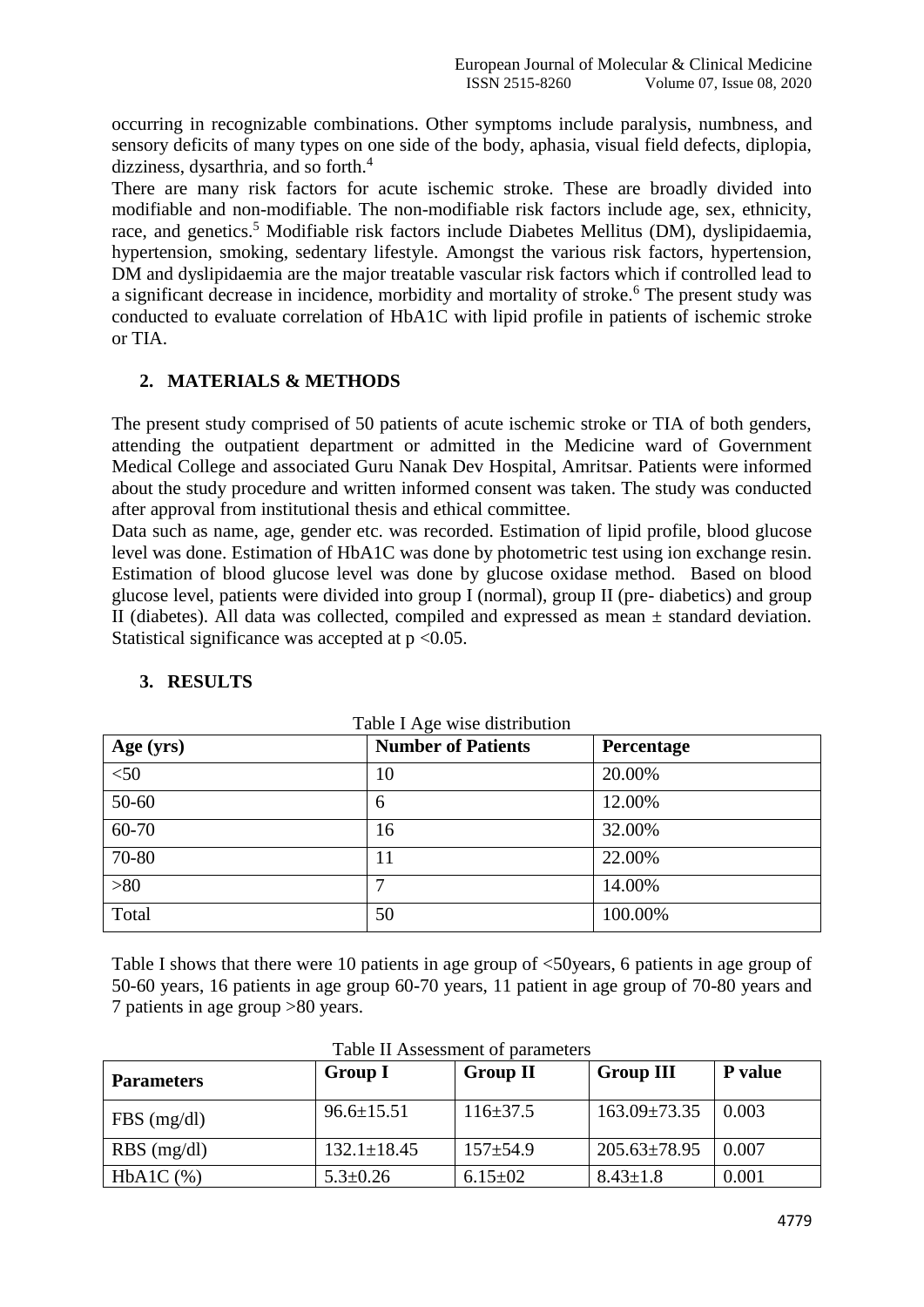| Cholesterol $(mg/dl)$ | 148.6±28.84       | $151.16 \pm 37.85$ | $220.5 \pm 37.22$  | 0.001 |
|-----------------------|-------------------|--------------------|--------------------|-------|
| $LDL$ (mg/dl)         | $91.6 \pm 33.34$  | $97.5 \pm 30.05$   | $154.21 \pm 50.63$ | 0.001 |
| $HDL$ (mg/dl)         | $41 + 3.34$       | $39.88 + 3.04$     | $37.68 \pm 5.45$   | 0.08  |
| $TG \, (mg/dl)$       | $106.9 \pm 15.63$ | $192.2 \pm 29.85$  | $175.54 \pm 56.86$ | 0.001 |
|                       |                   |                    |                    |       |

Table II shows that mean FBS (mg/dl) in group I was 96.6, in group II was 116 and in (%) group III was 163, RBS (mg/dl) was 132.1, 157 and 205.6 in group I, II and III respectively, HbA1C (%) was 5.3, 6.15 and 8.43, mean cholesterol level (mg/dl) was 148.6, 151.1 and 220.5, LDL (mg/dl) was 91.6, 97.5 and 154.21, HDL (mg/dl) was 41, 39.8 and 37.6, TG (mg/dl) was 106.9, 192.2 and 175.5 in group I, II and III respectively. The difference was significant  $(P< 0.05)$ .





Graph I shows that the mean serum cholesterol value in study population was 181.16 mg/dl. The correlation coefficient was  $r = 0.6685$  and a statistically significant positive correlation was found between serum cholesterol value and HbA1C, (p value <0.05).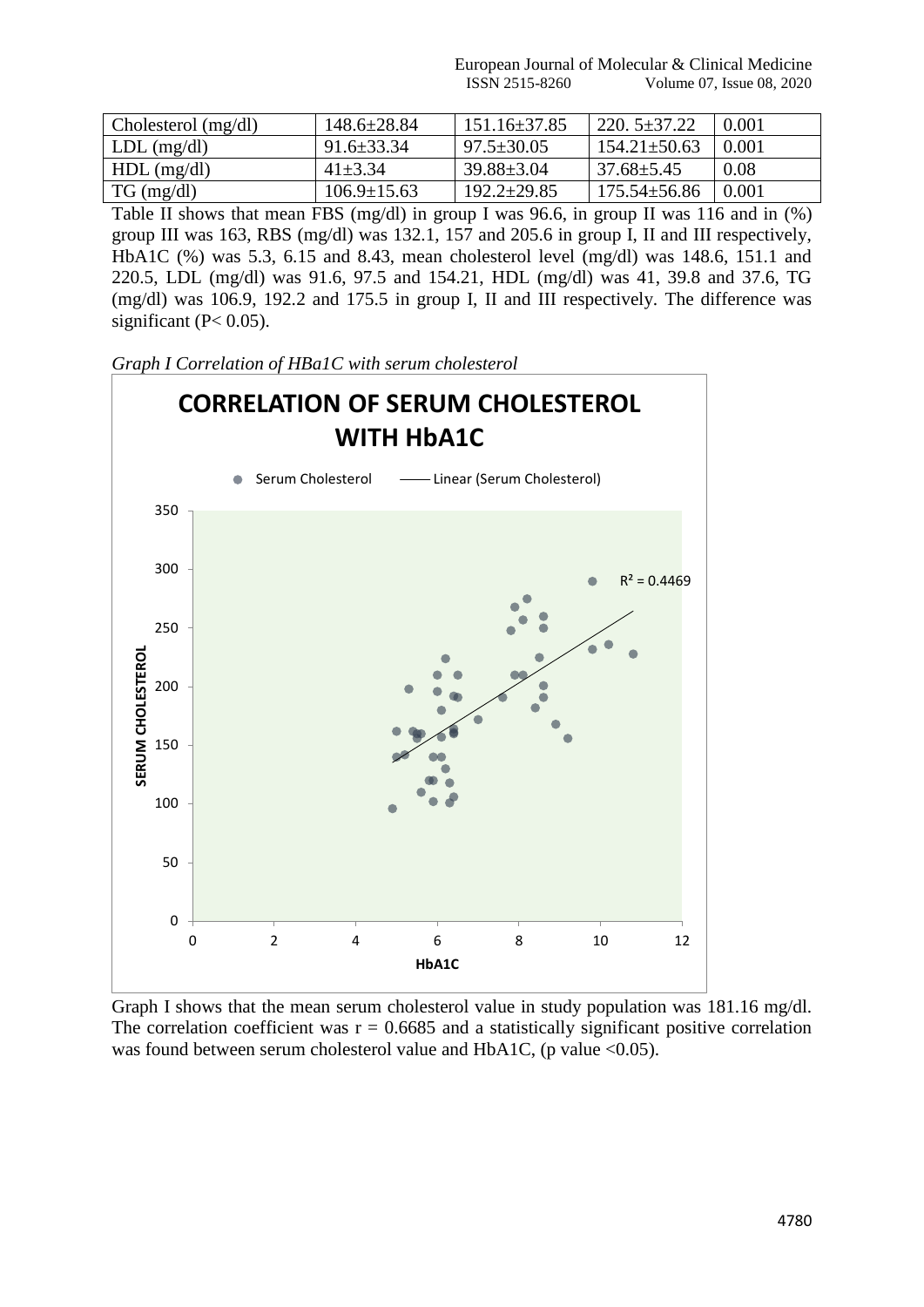

*Graph II Correlation of HbA1C with serum triglycerides*

Graph II shows that the mean serum TG value in study population was 137.94±53.616 mg/dl. The correlation coefficient was  $r = 0.5766$  and a statistically significant positive correlation was found between serum TG value and HbA1C, (p value <0.05)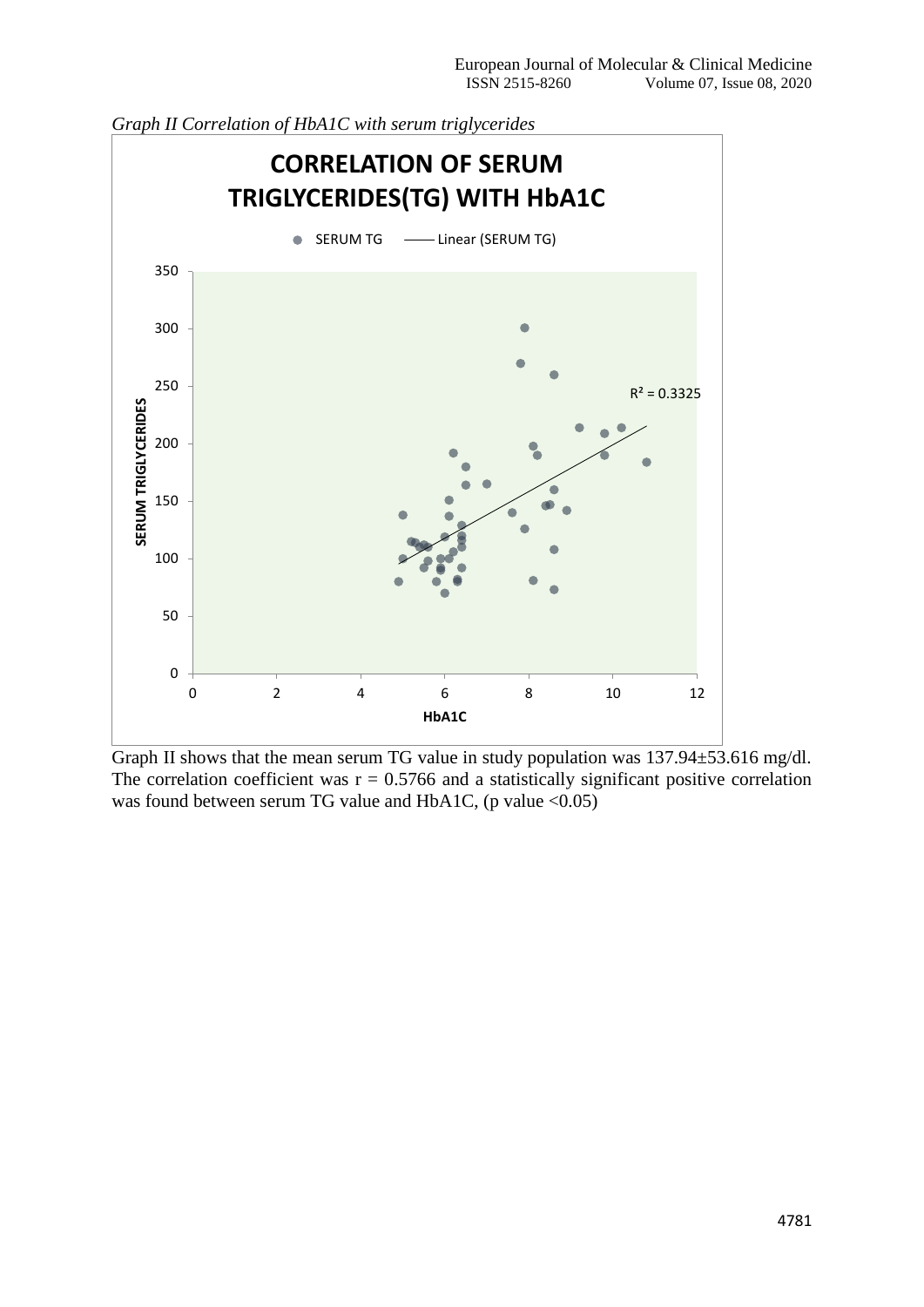

*Graph III Correlation of HbA1C with serum HDL*

Graph III shows that the mean serum TG value in study population was 39.16±4.368 mg/dl. The correlation coefficient was  $r = -0.192$  and a statistically non-significant correlation was found between serum HDL value and HbA1C, (p value >0.05).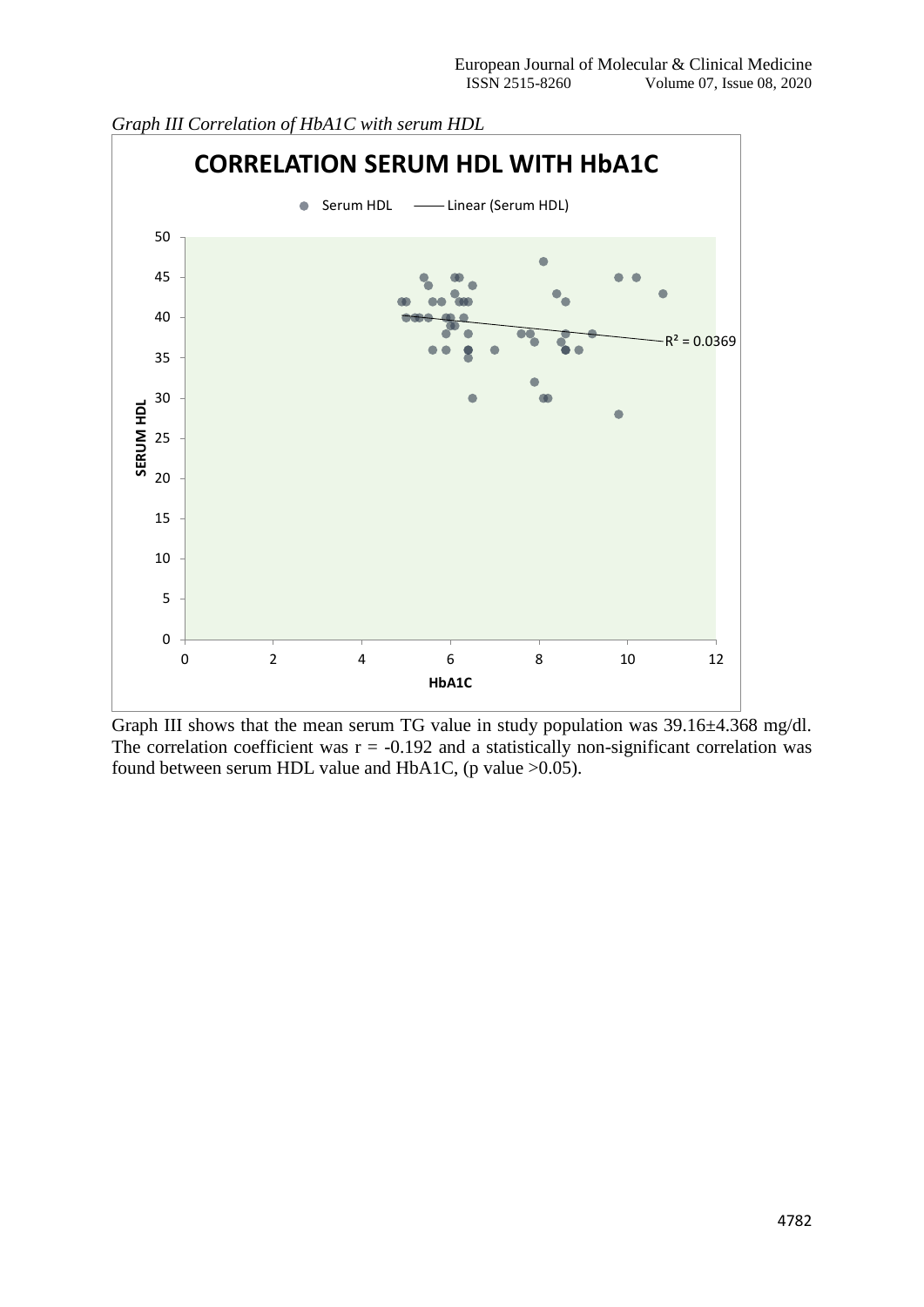

*Graph IV Correlation of HbA1C with serum LDL*

Graph IV shows that the mean serum TG value in study population was  $116.14 \pm 52.7$  mg/dl. The correlation coefficient was  $r = 0.652$  and a statistically significant positive correlation was found between serum LDL value and HbA1C, (p value  $\langle 0.05 \rangle$ ).

#### **4. DISCUSSION**

Although increased blood glucose is a risk factor for acute ischaemic stroke and TIA, but using only fasting and/or random blood sugar or oral glucose tolerance test would not be safe bet. In these conditions there is stress hyperglycaemia and transient insulin resistance.<sup>7</sup> The OGTT is an accurate measure of IGT, and it is considered a better predictor of cardiovascular diseases and conversion to DM. However, its use in acute ischemic stroke patients is limited by the effect of acute illness on the glycaemic state and the presence of dysphagia, which is common on the first day after stroke.<sup>8</sup> Another method to diagnose PD is the impaired fasting glucose. The interpretation of fasting glucose to detect diabetes or PD is also hindered by the acute illness. In contrast, the HbA1C level reflects long-term glycaemic control and constitutes a more accurate and stable measure than fasting blood glucose levels. HbA1C is widely used in clinical practice to assess control of DM, and in principle, it should not be affected by the acute stroke illness. In these settings glycosylated haemoglobin would be a better marker for diabetic status.<sup>9</sup> The present study was conducted to evaluate correlation of HbA1C with lipid profile in patients of ischemic stroke or TIA.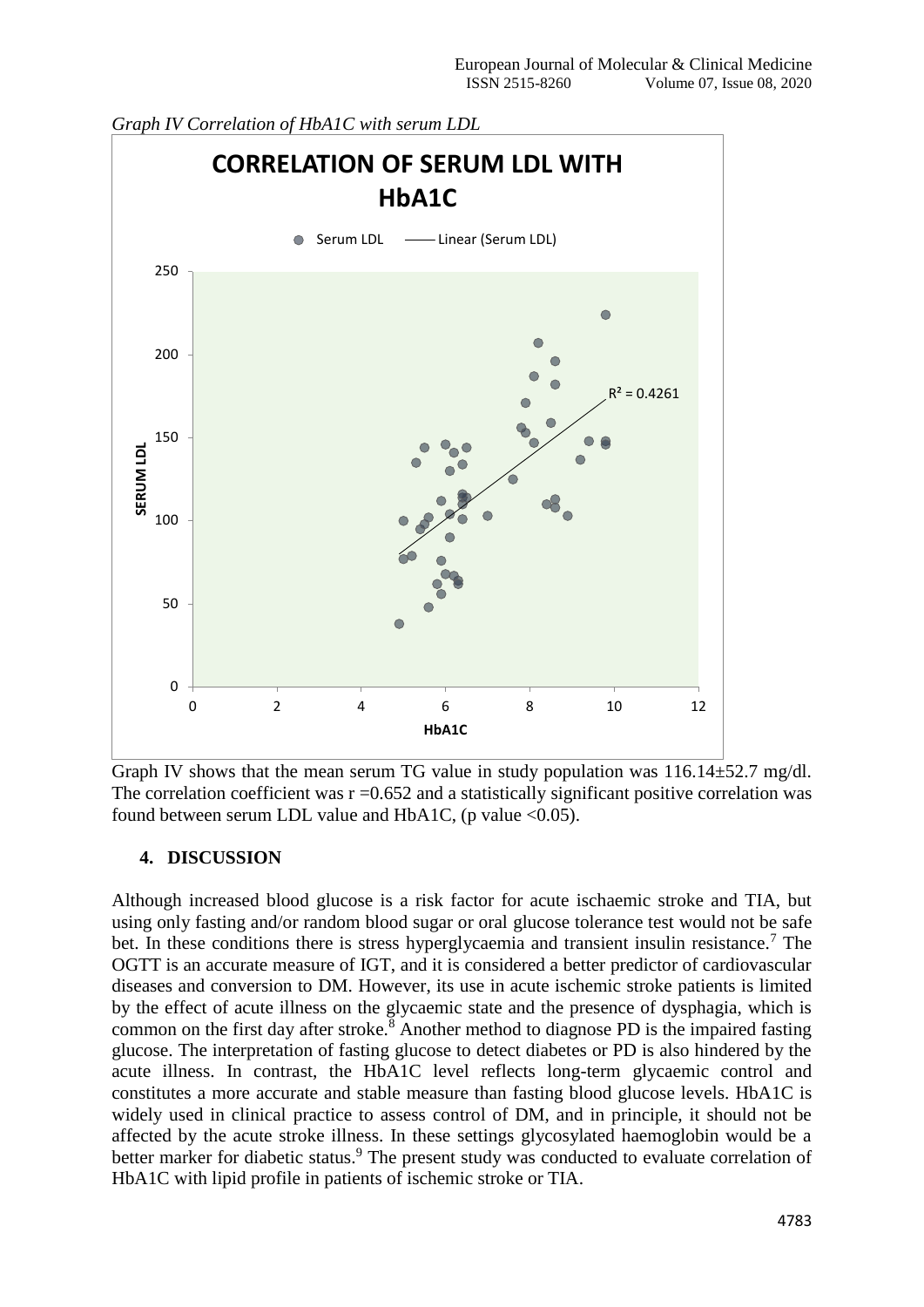In present study, there were 10 patients in age group of  $\leq 50$ years, 6 patients in age group of 50-60 years, 16 patients in age group 60-70 years, 11 patients in age group of 70-80 years and 7 patients in age group  $>80$  years. In a study conducted by Singh et al<sup>10</sup>, out of the 50 patients admitted with stroke, 15 cases (30%) of stroke occurred in the age group of 51 - 60 years; another 13 cases (26%) occurred in the age group of 61 - 70 years. The commonest age group affected was of 50-60 years. There were 20 cases of stroke with euglycaemia, 30 cases of stroke with hyperglycaemia including stress hyperglycaemia, newly detected diabetes, and known diabetes. Out of these patients with hyperglycaemia, 14 cases (28%) occurred in known diabetes patients, 11 (22%) occurred in new diabetes patients, and 5 (10%) occurred in stress hyperglycaemia. This study showed the high prevalence of diabetes in stroke patients.

We found that mean FBS (mg/dl) in group I was 96.6, in group II was 116 and in  $(\%)$  group III was 163, RBS (mg/dl) was 132.1, 157 and 205.6 in group I, II and III respectively, HbA1C (%) was 5.3, 6.15 and 8.43, mean cholesterol level (mg/dl) was 148.6, 151.1 and 220.5, LDL (mg/dl) was 91.6, 97.5 and 154.21, HDL (mg/dl) was 41, 39.8 and 37.6, TG (mg/dl) was 106.9, 192.2 and 175.5 in group I, II and III respectively. We found that the mean serum cholesterol value was 181.16 mg/dl, mean serum TG value was 116.14±52.7 mg/dl and a statistically significant positive correlation was found between serum cholesterol value, serum TG and HbA1C, (p value  $<0.05$ ).

In meta-analysis of 15 cohort studies with more than 760,000 participants conducted by Meng lee et.al<sup>11</sup>, in 8 studies analysing pre-diabetes defined as FBS 100-125 mg/dL (5.6-6.9) mmol/L), the random effects summary estimate did not show an increased risk of stroke after adjustment for established cardiovascular risk factors (P=0.26). In 5 studies analysing prediabetes defined as FBS 110-125 mg/dL (6.1-6.9 mmol/L), the random effects summary estimate showed an increased risk of stroke after adjustment for established cardiovascular risk factors (P=0.03). In 8 studies with information about impaired glucose tolerance or combined impaired glucose tolerance and impaired fasting glucose, the random effects summary estimate showed an increased risk of stroke after adjustment for established cardiovascular risk factors (P<0.001). When studies that might have enrolled patients with undiagnosed diabetes were excluded, only impaired glucose tolerance or a combination of impaired fasting glucose and impaired glucose tolerance independently increased the future risk of stroke  $(P=0.002)$ . Thus it was concluded that prediabetes increases the risk of future stroke but the relative risk are modest.

# **5. CONCLUSION**

Authors found that HbA1C should be used as a screening tool in determining the previous glycaemic status, prevalence of prediabetes and differentiate it from stress hyperglycaemia. Thus HbA1C can be helpful in the management and outcome of patients of ischemic stroke and TIA.

# **REFERENCES**

- [1] Capes SE, Hunt D, Malmberg K, Pathak P and Gerstein HC. Stress hyperglycemia and prognosis of stroke in nondiabetic and diabetic patients: a systematic overview.Stroke. 2001;32(10):2426-32.
- [2] Huisa BN, Roy G, Kawano J and Schrader R. Glycosylated hemoglobin for diagnosis of prediabetes in acute ischemic stroke patients. Journal of Stroke and Cerebrovascular Diseases. 2013;22(8):e564-7.